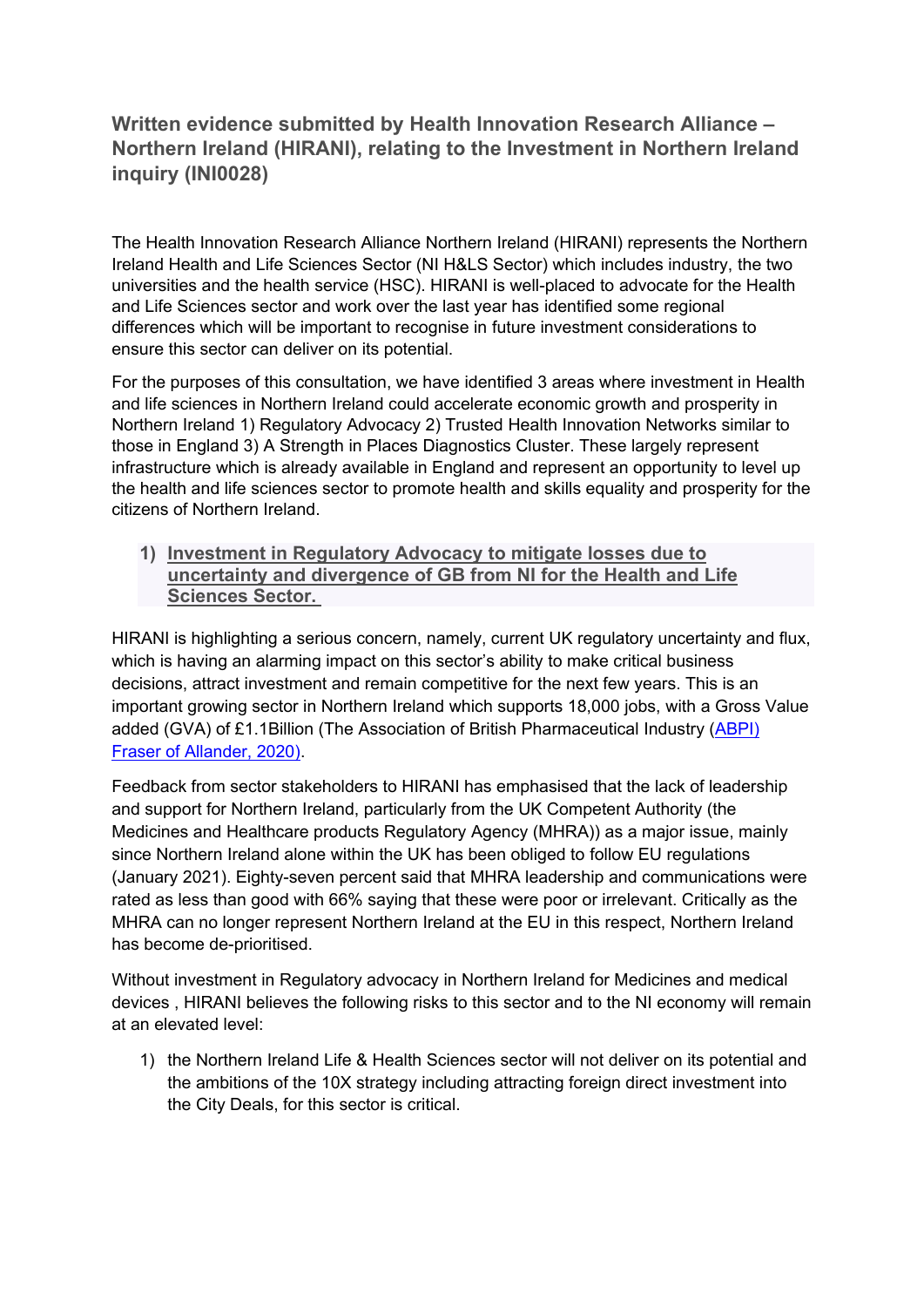- 2) There will be a loss of investment resulting in experienced companies reporting they will be compelled by customers to move their businesses outside Northern Ireland, in order to remain agile and competitive, with the associated loss of up to 1000 jobs;
- 3) SMEs & spin outs will be unable to raise financial support due to regulatory uncertainty, resulting in loss of investment to the innovation pipeline. With Life Sciences Innovation a strong regulatory pathway is required for Series A and followon investment in lieu of the ability to secure revenues ahead of clinical validation.
- 4) There will be a substantial reduction in access of NI patients to innovative medicines and devices due to regulatory dealignment with GB, causing a decrease in recruitment to NI clinical trials (As of 2020, upwards of 600 patients annually in Northern Ireland participated in Clinical Trials which test innovative drugs and medical devices).
- 5) Northern Ireland needs will not be considered by the UK government in its current Regulatory for Growth Strategy which could result in platforms and processes being developed for the sector which are unfit for use here.
- 6) Northern Ireland is unable to foster appropriate connections with the MHRA and a NI seat at the table of the European Medicines Agency, whose regulatory processes Northern Ireland (not GB) has to follow (rather than those of the MHRA). This means we are unable to horizon scan for future EU regulatory changes and how these impact in Northern Ireland e.g., changes to the EU Clinical Trials Regulations and data regulations, and new regulations such as the In vitro Diagnostics Regulations, AI Regulation and others which affect this sector.

**2. Encourage investment that addresses the health inequality and skills gap through Trusted Health Innovation Networks**

Since their introduction, the Academic Health Sciences Networks and Biomedical research centres have boosted cross-sectoral engagement, encouraged employment to address the innovation skills gap and promoted health service adoption of innovation and industry investment, in England.

However, HIRANI has noted that in **Northern Ireland, these structures do not exist, and we are missing out on opportunities to connect the academic-health and industryeconomic sectors.** These **trusted,** publicly funded cross-sectoral structures which create a **transparent environment** for knowledge and skills exchange do not exist here.

This means, there are still significant gaps between the health and life sciences industry and the local health systems, creating a bottle-neck for accessing investment to identify and translate place-based innovation to address health and economic inequality. This also represents an opportunity to upskill and empower health workers to collaborate and engage in activity that serves to improve health and acts as an economic multiplier.